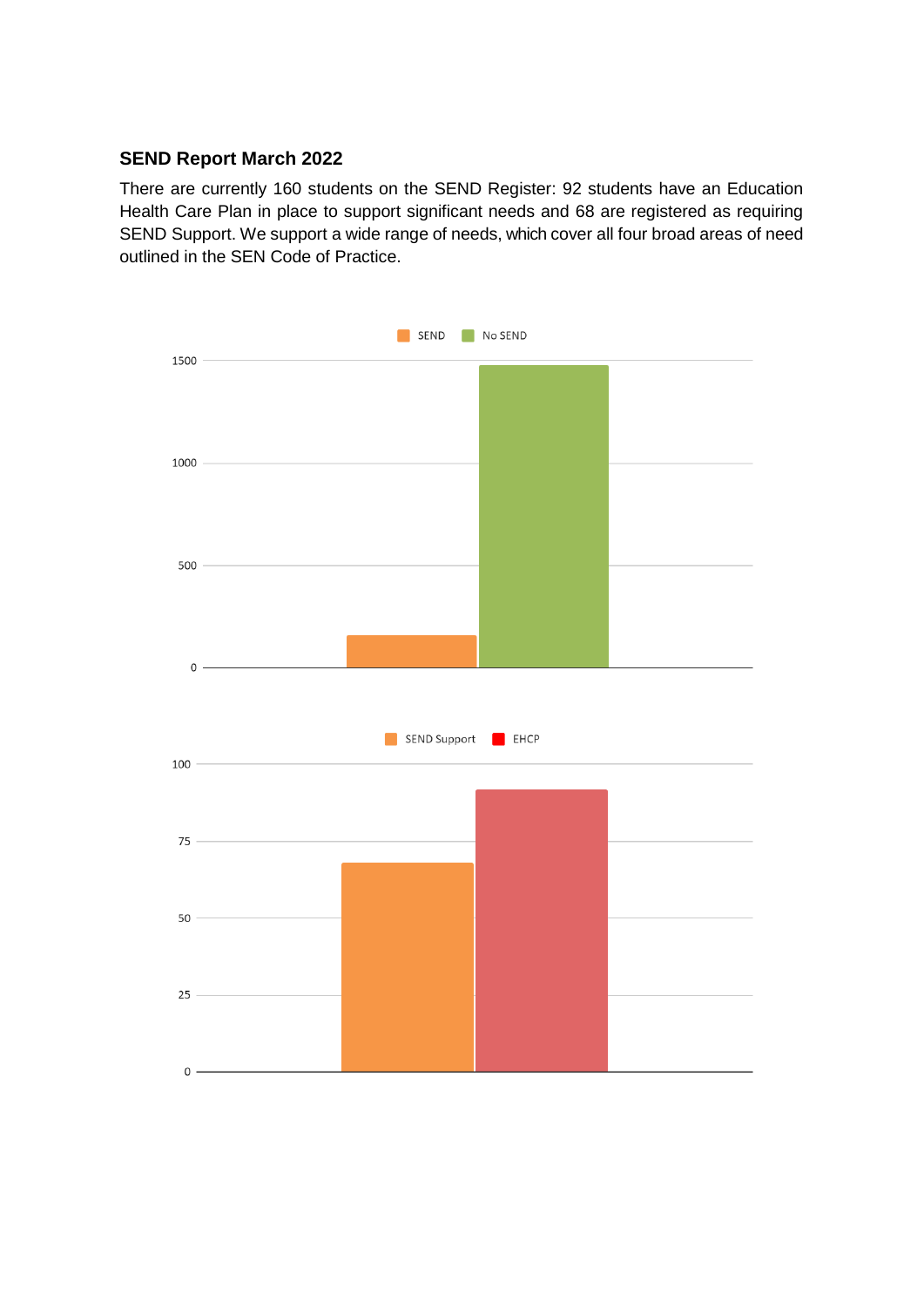## *Identification of Needs*

We follow an Assess - Plan - Do - Review procedure in line with the Code of Practice, which facilitates early identification of needs. To identify students with SEND, SASS will:

- look at current assessment data or attainment on entry
- look at any information provided by previous setting, parents or external agencies
- use formative and summative assessment to monitor progress
- look at progress in line with peers
- discuss progress and attainment with students and parents
- seek advice from external agencies where appropriate
- employ a graduated response to need

#### *Graduated response to need*

Subject teachers plan lessons and differentiate according to the individual needs of students in their classes. This includes: simplifying instructions and activities; arranging alternative methods of recording; providing additional equipment or resources; strategically seating and grouping students; and/or deploying support staff to provide additional adult support. Students may also benefit from targeted interventions delivered in a small group, a pair, or on an individual basis by Learning Support staff and external professionals.

#### *Assessment*

All students are assessed upon entry to SASS and Learning Support Assistants are allocated to each Y7 tutor group for the first two weeks of the Autumn Term to help identify any additional needs that may have been missed through the transition process. Any concerns raised by assessments or Learning Support Assistants may be passed to the Deputy SENDCos and SENDCo for further investigation. All students are regularly assessed using summative and formative assessment. Reasonable adjustments and differentiated assessments are in place to ensure students with SEND are given the opportunity to demonstrate accurate progress and attainment. On a termly basis, the SENDCO meets with Heads of Year, Behaviour and Pastoral staff and the Medical Needs Coordinator through the Inclusion Panel to discuss and assess concerns.

#### *Evaluating provision*

Students' progress is monitored rigorously. We have regular tracking which provides the SENCo with information about student progress in different subjects. Person Centred Annual Reviews are held for students with EHCPs with the aim of evaluating provision and progress towards outcomes. Every term IEPs and provision maps are evaluated and rewritten. The SENDCo and Deputy SENDCos also monitor provision through lesson observations, learning walks and reviewing assessment data.

#### *Student involvement*

Student voice is taken very seriously at Stepney All Saints. We have a school council that meets regularly with the Senior Leadership Team to discuss issues of interest or concern to students. Each tutor group elects the council. We encourage students with SEND to take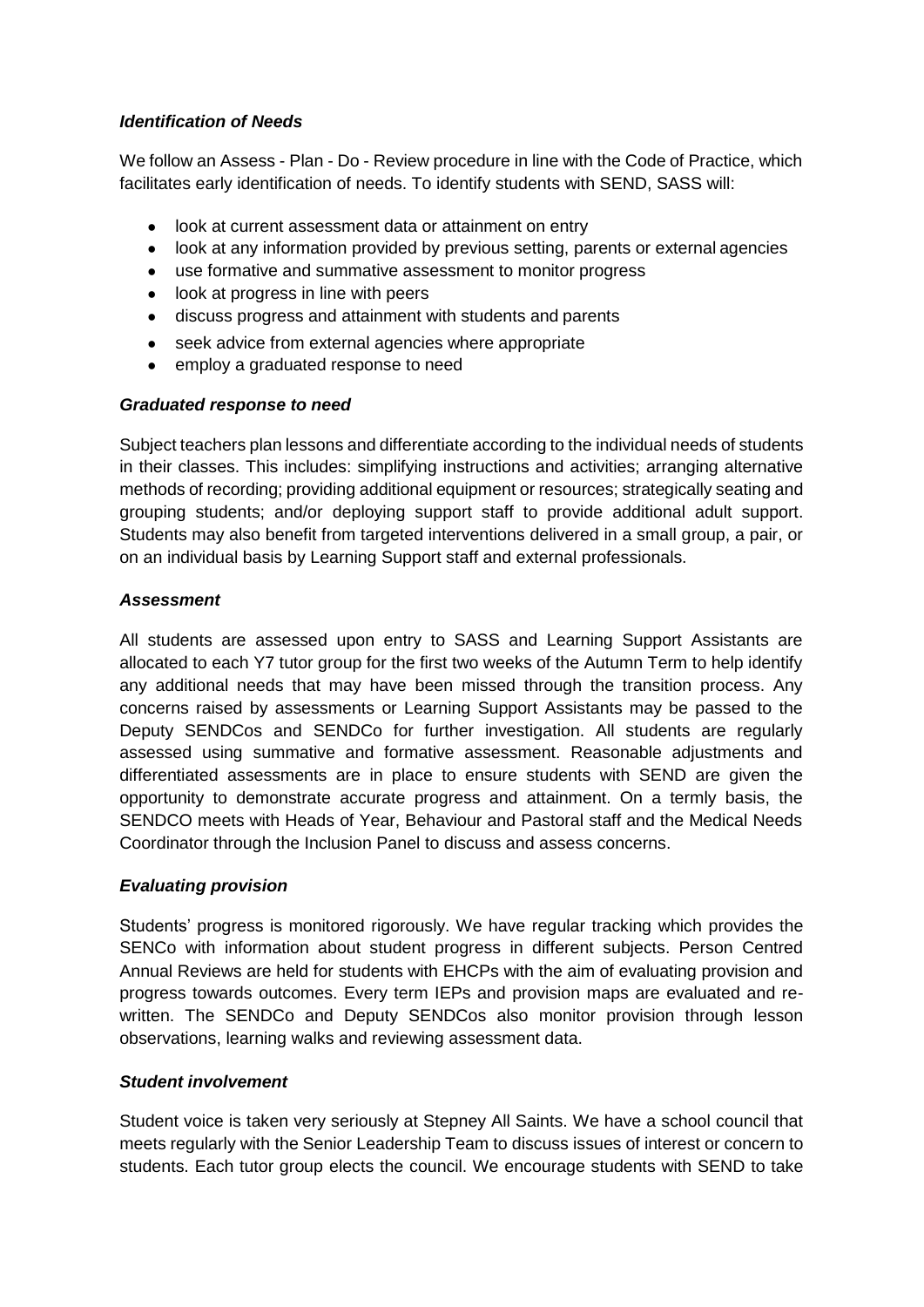part in this.

All students are aware of their strengths, needs and individual targets and have the opportunity to discuss these with their SEND Key Staff Member. Students with SEND have input in their Learning Support Profiles and understand their targets. Students with EHCPs are central to their annual review meetings where they are able to share their experiences of school, assess their own progress, and plan targets to support them in meeting outcomes.

### **Parent involvement**

We work hard to communicate with parents. We have a monthly newsletter with general news about the school, and the school website is regularly updated with information. We have academic review days and parents' evenings which give parents an opportunity to discuss progress and attainment with subject teachers, Pastoral and Learning Support staff at least 3 times a year. Parents of students with EHCPs attend Annual Review meetings which provide the opportunity to speak to Learning Support, Pastoral and external professionals where appropriate about targets and provision. If parents need to contact the school at any other time they are free to make an appointment with the SENDCo or Deputy SENDCos. Learning Support staff may also contact parents at other times during the year to discuss their child's need, for example, if an external professional is coming into school they may wish to discuss this with parents or hold a parental meeting with the external professional.

## **Engaging students in activities with peers**

All extra-curricular activities are open to children with SEND and reasonable adjustments will always be made to help them to participate. The Learning Support Department runs weekly targeted workshops to support students with specific needs in developing academic, social and emotional skills alongside peers.

#### **Supporting emotional and social development**

The school takes pride in its inclusive ethos. Clear and well-established behaviour policies help all students to achieve their best. We have learning mentors and Behaviour and Pastoral Officers who support students through mentoring to promote positive emotional and social development. This is usually done on a one to one basis, but at times small group work occurs.

#### **Staff training & expertise**

Training in SEND forms part of the continuing professional development planned for all staff. This includes staff meetings and training days. Other training for individual members of staff or groups of staff is provided according to identified individual needs. The SENDCo and Deputy SENDCos need to have sound knowledge of local and national developments. Learning Support Assistants and Higher Level Teaching Assistants need support in delivering appropriate interventions for individuals or groups and we will ensure that these members of staff are well trained and confident with the intervention they are planning and delivering. The SENDCo acts as link to a range of external specialist agencies, such as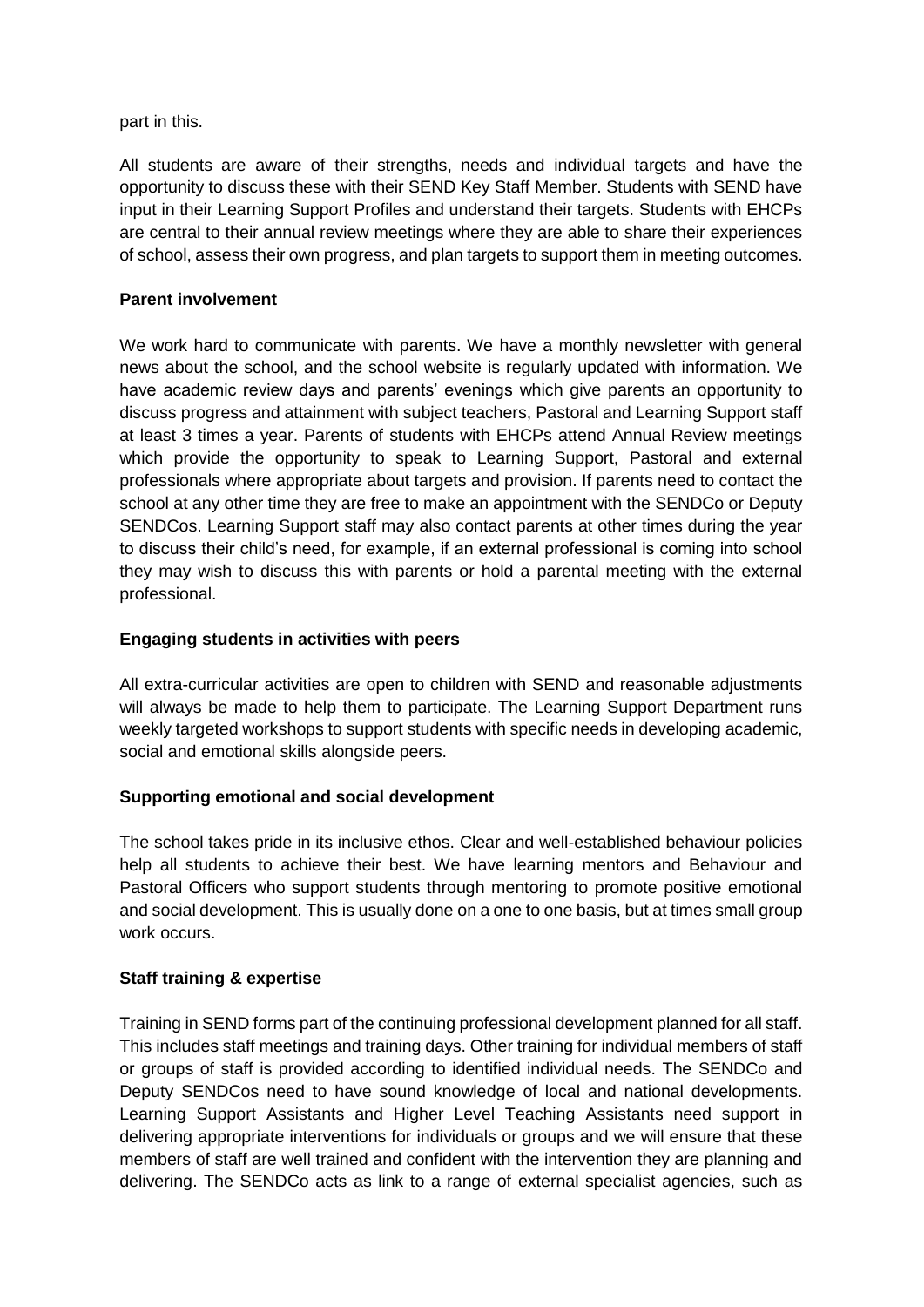Speech and Language Therapy, Support for Learning Service, Educational Psychology Service, CAMHS, Occupational Therapy, Hearing and Visually Impaired Services, and parent advice groups.

## **Accessing external agencies and provision**

Services can be accessed through school referral, referral by other agencies, or directly by parental request. In all cases (except some where there may be issues of child protection) referrals require parental permission. The support given can include assessment, advice, or SEN Report June 2021 direct and ongoing input. For students with EHCPs, support from external agencies is reviewed at Annual Review meetings and external professionals will often attend meetings to support collaborative planning of targets and outcomes. We have developed good links with Phoenix Outreach to provide an inclusive environment with students with high functioning autism. Although we are not a specialist school in this area of SEND, we have managed to educate and integrate our students with ASD very well. We have experience of delivering interventions to students with Moderate Learning Difficulties, dyslexia and Speech, Language and Communication Difficulties. We have used advice and support from the LEA SEN team, from the Specific Learning Difficulties Team, Speech Languages and Communication Team and Behaviour Support Team, the Educational Psychology Service, Hearing and Visual Impairment Services, Social Services, Police & Community Support.

## **Admissions**

Our School is an all ability co-educational school for girls and boys aged 11-19. The Governing Body is responsible for the admission of students and admits 208 students to Year 7 each September. This admission limit has been agreed between the Governing Body and the Local Authority. A child with an EHCP naming Stepney All Saints School will be offered a place, unless there are particular reasons why the School is unable to do so. The place will be provided in the appropriate band of ability.

# **Transition**

During the summer term before Y7 students join SASS, we invite all parents/carers of incoming students to interviews where information about students can be shared to enable us to plan any support that may be necessary. Learning Support staff attend transition meetings with primary school staff to ensure a transfer of information and promote continuity of provision. Students joining SASS from primary school will visit our school in the summer term where they will have the opportunity to meet key staff and other students. Additional visits can be arranged for students with special needs where this is appropriate. Students with SEND who join us later in their school career have the opportunity to visit us before they start so that we can plan support in liaison with their current school. Students are assessed when they arrive to help us identify any needs and plan effective support. As our students grow up they may choose to study at our sixth form or at another sixth form college. All Y11 students with SEND attend careers interviews with Tower Hamlets Careers Advisory Service and are supported by Learning Support staff when appropriate. For students with EHCPs, Y11 Annual Reviews take place in December and provide an opportunity to discuss college and 6th Form provisions, including a formal consultation by the Local Authority with